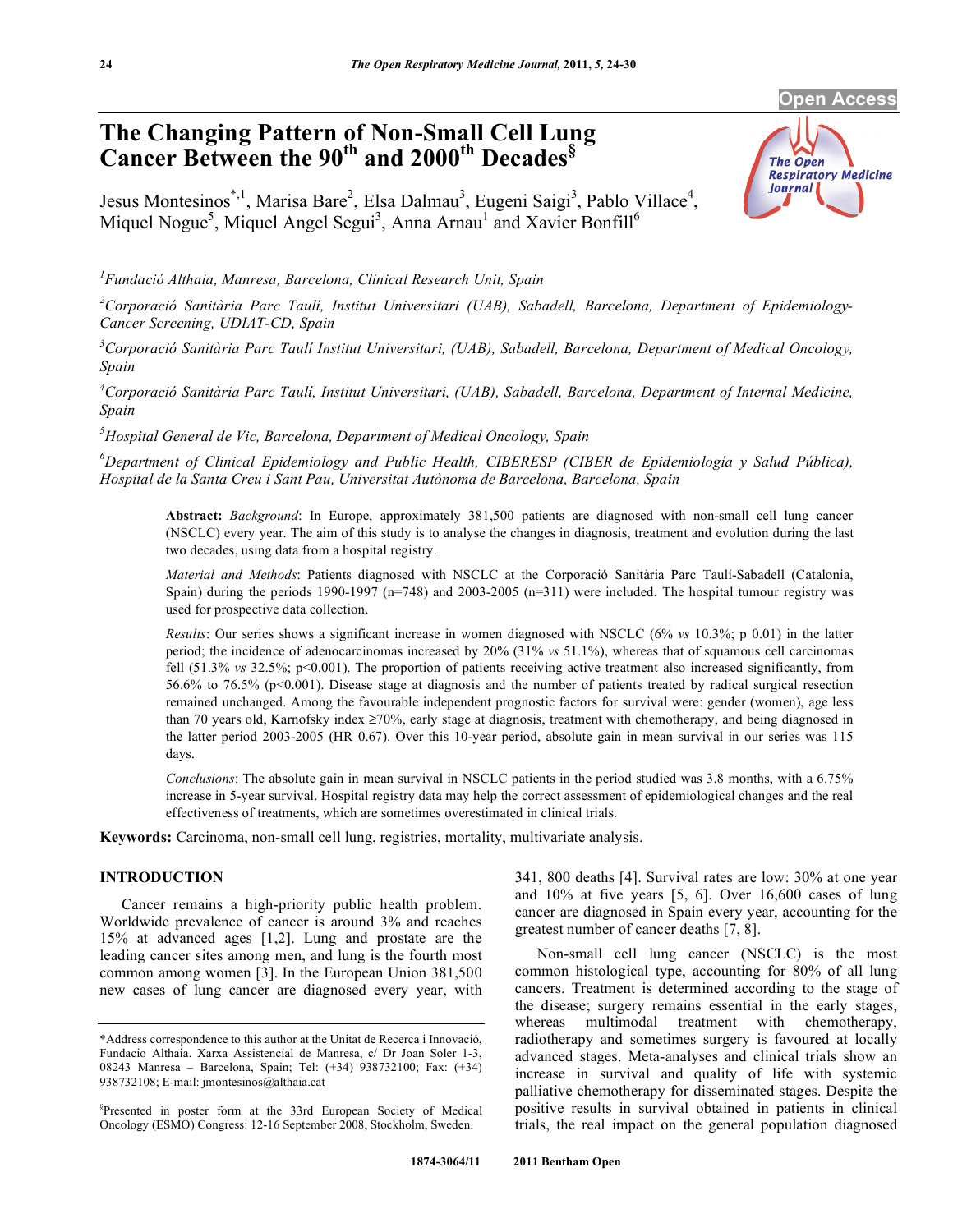with NSCLC seems minor and overall prognosis remains poor [5,6,9,10].

 The aim of this study was to describe and compare the epidemiological, therapeutic and prognostic characteristics of patients diagnosed with NSCLC in a north-eastern Spanish hospital in the last two decades. The study used our centre's hospital-based cancer registry, an invaluable source for assessing the epidemiological factors associated with cancer, as well as prognostic variables and outcomes [11].

## **PATIENTS AND METHODS**

 **Study design**: Single-centre, prospective, naturalistic, open-label, observational study.

 **Setting:** Oncology service of the Corporació Sanitària Parc Taulí (CSPT), a university hospital affiliated to the Universitat Autònoma de Barcelona (UAB) with high technological standards and a catchment population of over 400,000 inhabitants.

 **Sample size:** As large cell carcinoma is the NSCLC with the lowest prevalence (around 10%), for statistical evaluation we needed a minimum of 30 patients in this group. We therefore required at least 300 patients ( $n \ge 300$ ) in each period.

 **Patient Recruitment**: The hospital thoracic tumour registry was used to select all the patients with cytologically or histologically-confirmed NSCLC diagnosed from January 1990 to December 1997 and from January 2003 to December 2005. Patients were included in the analysis until death or last follow-up.

## **Study Protocol**

 *Registry variables***:** age, sex, histologic subtype and grade, tumour stage according to UICC-TNM  $5<sup>th</sup>$  ed. classification [12], Karnofsky index, type of treatment received and death.

 Patients diagnosed in the first period were reclassified according to the  $5<sup>th</sup>$  UICC-TNM ed. classification. Both Karnofsky index and age were categorised with the usual cut-off values. All the variables were recorded prospectively except the date of death, which was recorded retrospectively from the hospital attendance register and the death records of the Health Department of Catalonia.

 *Intervention*: All patients were discussed by a multidisciplinary institutional committee including the various specialists involved: pathologists, medical oncologists, radiotherapists, pulmonologists, thoracic surgeons and radiologists. Therapeutic decisions were taken by consensus of the committee and based on the approved clinical guidelines at each moment.

 **Informed consent**: The Internal Review Board (IRB) of the Corporació Sanitària Parc Taulí was informed of the data collection procedure. Informed consent was considered unnecessary because the patients received the habitual protocol of treatment, no confidential data were collected, and the statistical analyses remained private.

# **Statistical Analysis**

 Results are expressed as median (range) and percentages. Univariate analysis was performed using the Chi-square test to assess associations between categorical variables, and the Student 't' test to analyse quantitative variables. Survival curves were estimated using Kaplan Meier methods, and the log-rank test was used to compare survival between groups of patients. Multivariate analysis using the Cox proportional hazards model was used to identify independent prognostic factors for survival. Adjustments were made for co-variables that were clinically relevant or significant in bivariate study. Statistical tests were considered significant at  $p<0.05$  (twosided). Survival was calculated from date of diagnosis. Statistical analysis was performed using SPSS<sup>®</sup> 17.0 and Stata<sup>®</sup> v10.0 packages.

# **RESULTS**

 A total of 1,059 patients diagnosed with NSCLC were assessed during the two study periods: 748 between 1990 and 1997 and 311 between 2003 and 2005. Median followup was 13.5 years (3.4-19.5): 14.9 years (11.6-19.5) for patients diagnosed during the first period and 5.3 years (3.4- 7.3) for those diagnosed during the second period.

## **General Data**

 Our series included 982 men (92.7%) and 77 women (7.3%), with a median age at diagnosis of 67.5 years (range 32-95). Some aspects of NSCLC diagnosed during the two periods showed major changes (Table **1**). The percentage of women diagnosed rose from 6% in the first period to 10.3% in the second  $(p=0.01)$ ; the male-to-female ratio fell from 16:1 in the first period to 9:1 in the second. Furthermore, the proportions of squamous cell carcinoma and adenocarcinoma changed dramatically between periods. Squamous cell histology was predominant in the 1990s, accounting for 51.3% of cases, while adenocarcinoma was diagnosed in 31%; in the last decade these figures reversed, with 32.5% (p<0.001) of lung cancers diagnosed being squamous cell carcinomas and 51.1% adenocarcinomas (p<0.001). Another relevant issue is the type of treatment received by patients. In the first study period, 44.4% of patients received no oncological treatment, whereas between 2003 and 2005 only 23.5% (p<0.001) received supportive care alone. The number of patients receiving chemotherapy doubled (31.4% *vs* 59.8%; p<0.001), although the percentage of patients who underwent surgery did not change. No changes were observed regarding age of diagnosis or initial tumour stage, as the rate of patients diagnosed at locally advanced or disseminated stages remained around 75%.

# **Survival**

 Median survival of the total group of patients studied  $(n=1,059)$  was 233 days  $(7.7 \text{ months})$ . One year after diagnosis, practically two thirds of the patients had died. These figures improved overall during this 10-year period; the data collected showed a 12.9% increase in the one-year survival rate (32.6% *vs* 45.5%) and a 6.75% increase at five years (8% *vs* 14.75%). In absolute terms, the median survival of patients diagnosed during the first period was 205 days (6.7 months) with an increase of 115 days (3.8 months) in the second period. Modest to substantial improvements in survival were observed for all stages in the second time period (Table **2**). Fig. (**1**) shows the survival curve for the entire group and differences observed between the two periods.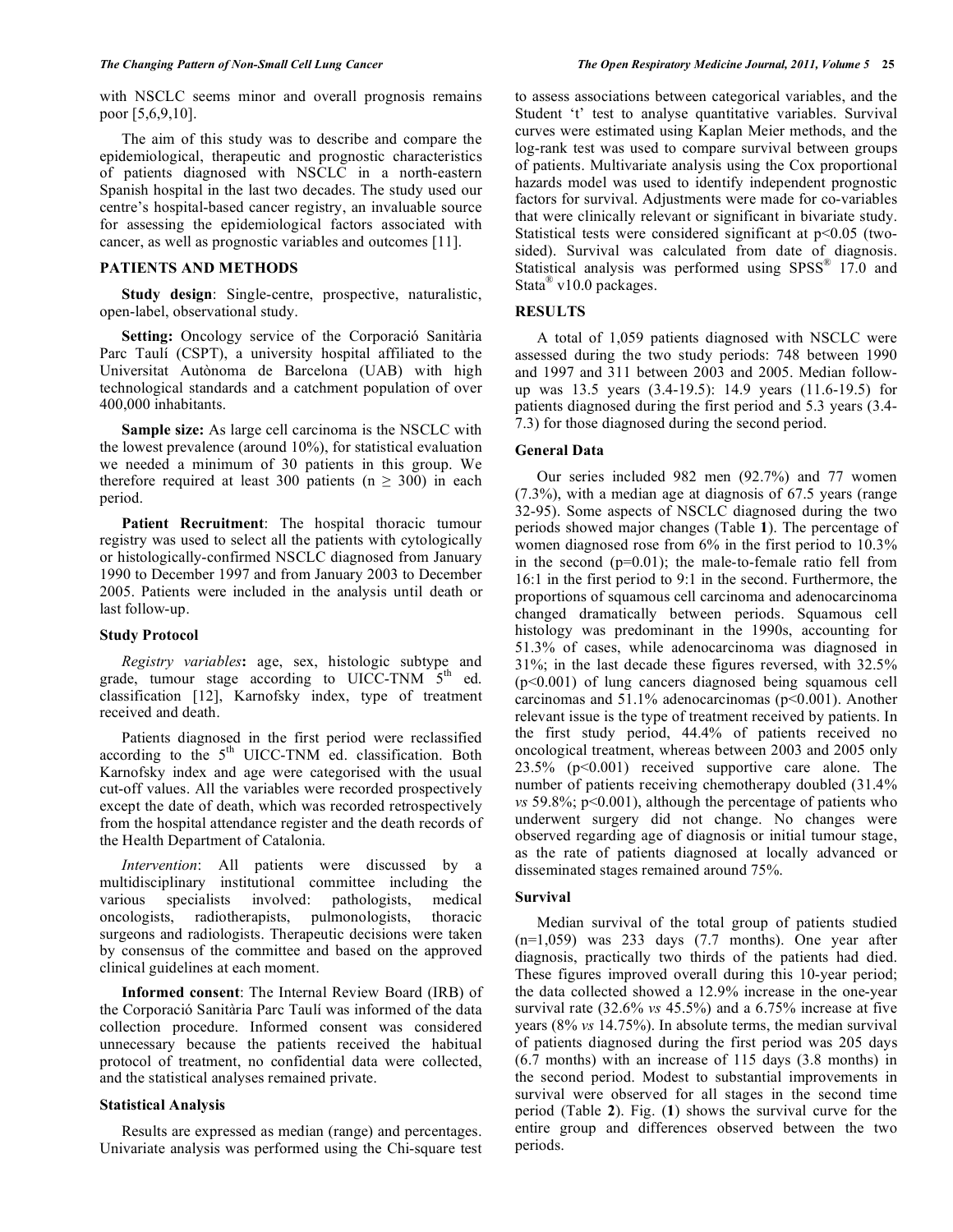|  |  | Table 1. Comparison of General Data Between the Two Periods |
|--|--|-------------------------------------------------------------|
|--|--|-------------------------------------------------------------|

|                               | 1990-1997 (n = 748) | $2003 - 2005$ (n=311) | p Value |  |
|-------------------------------|---------------------|-----------------------|---------|--|
| Age (Median; range)           | $67(32-91)$         |                       | ns      |  |
| <b>Sex</b>                    |                     |                       |         |  |
| Male                          | 703 (94%)           | 279 (89.7%)           | p 0.014 |  |
| Female                        | 45 $(6%)$           | $32(10.3\%)$          |         |  |
| <b>Histology</b>              |                     |                       |         |  |
| Squamous cell Ca              | 384 (51.3%)         | $101(32.5\%)$         | p<0.001 |  |
| Adenocarcinoma                | 232 (31%)           | $159(51.1\%)$         | p<0.001 |  |
| L. Cell/Undifferentiated      | 106 (14.2%)         | 41 (13.2%)            | ns      |  |
| Unknown                       | $26(3.5\%)$         | $10(3.2\%)$           | ns      |  |
| <b>Differentiation</b>        |                     |                       |         |  |
| Grade I                       | $16(2.1\%)$         | $9(2.9\%)$            | ns      |  |
| Grade II                      | $116(15.5\%)$       | 38 (12.2%)            | ns      |  |
| Grade III                     | 233 (31.1%)         | 135 (43.4%)           | p<0.001 |  |
| Unknown                       | 383 (51.2%)         | 129(41.5%)            | p 0.004 |  |
| <b>Stage</b>                  |                     |                       |         |  |
| Ia                            | 43 (5.7%)           | 31 $(10\%)$           | ns      |  |
| Ib                            | 70 (9.4%)           | $21(6.8\%)$           |         |  |
| <b>IIa</b>                    | $\theta$            | $8(2.6\%)$            |         |  |
| IIb                           | 42 $(5.6\%)$        | 18 (5.8%)             |         |  |
| IIIa                          | 44 (5.9%)           | 28 (9%)               |         |  |
| IIIb                          | 155 (20.7%)         | 86 (27.7%)            |         |  |
| IV                            | 276 (36.9%)         | 116 (37.3%)           |         |  |
| Unknown                       | 118 (15.8%)         | $3(1\%)$              |         |  |
| <b>Treatment</b>              |                     |                       |         |  |
| Supportive care               | 332 (44.4%)         | 73 (23.5%)            | p<0.001 |  |
| Surgery                       | 167(22.3%)          | $63(20.2\%)$          | ns      |  |
| Chemotherapy                  | 235 (31.4%)         | 186 (59.8%)           | p<0.001 |  |
| Radiotherapy<br>$151(20.2\%)$ |                     | 120 (38.7%)           | p<0.001 |  |

**Table 2. Survival** 

|                         | <b>Global Sv</b> | Sv 1990-97 | Sv 2003-05 | p Value  |
|-------------------------|------------------|------------|------------|----------|
| Sv 1 year               | 36.2%            | 32,6%      | $45.5\%$   | 0.055    |
| Sv 5 years              | $9.9\%$          | 8%         | 14.75%     | 0.44     |
| <b>Median Sv (days)</b> | 233              | 205        | 320        | $0.001*$ |
| <b>Stage I-II</b>       | 765              | 710        | 880        | $0.149*$ |
| Stage III               | 286              | 260        | 429        | $0.001*$ |
| <b>Stage IV</b>         | 103              | 99         | 116        | $0.055*$ |

\*Log Rank test p<0.001.

Abbreviation: Sv: survival.

 *Univariate analysis of survival.* Differences in survival were found in all diagnosed patients when comparing stages at diagnosis (p<0.001). Median survival was 765 days at initial stages (IA-IIB), and 286 days at locally advanced stages (IIIA and IIIB), falling to 103 days at advanced stages. Patients over 70 years of age at the time of diagnosis had a poorer prognosis, with a median survival of 181 days *vs* 261 days in patients of 70 years or younger (p<0.001). No differences were observed between sexes (p=0.96). Median survival was 314 days for patients with a good performance

status at diagnosis (Karnofsky index  $\geq$ 70) and only 84 days for those with a Karnofsky index  $\leq$ 70 (p $\leq$ 0.001). The median survival time was 272 days for patients diagnosed with squamous cell carcinoma, 222 days in cases of adenocarcinoma and 156 days in cases of large cell/undifferentiated carcinomas (p=0.002) (Fig. **2**). Likewise, median survival varied according to the histological differentiation of tumour: 524 days for well differentiated cancers (g1), 274 days for moderately differentiated ones (g2), and 248 days for poorly differentiated ones  $(g3)$ ,  $(p=0.3)$ . Finally, patients treated with chemotherapy had a longer survival (328 days) than those who did not (155 days;  $p \le 0.001$ ).

 *Multivariate analysis of survival*. Clinically relevant or statistically significant variables for univariate analysis were included in a multivariate Cox regression analysis. Sex, age, Karnofsky index, histology, stage, chemotherapy and period of diagnosis were identified as independent prognostic factors for survival (Table **3**).

 The analysis showed that males have a worse prognosis than females (HR 1.37;  $p=0.02$ ) and that age over 70 years *per se* also worsened prognosis (HR 1.21; p=0.01). A good performance status at diagnosis with a Karnofsky index  $\geq 70$ was linked to better survival (HR  $0.43$ ; p<0.001). Histo-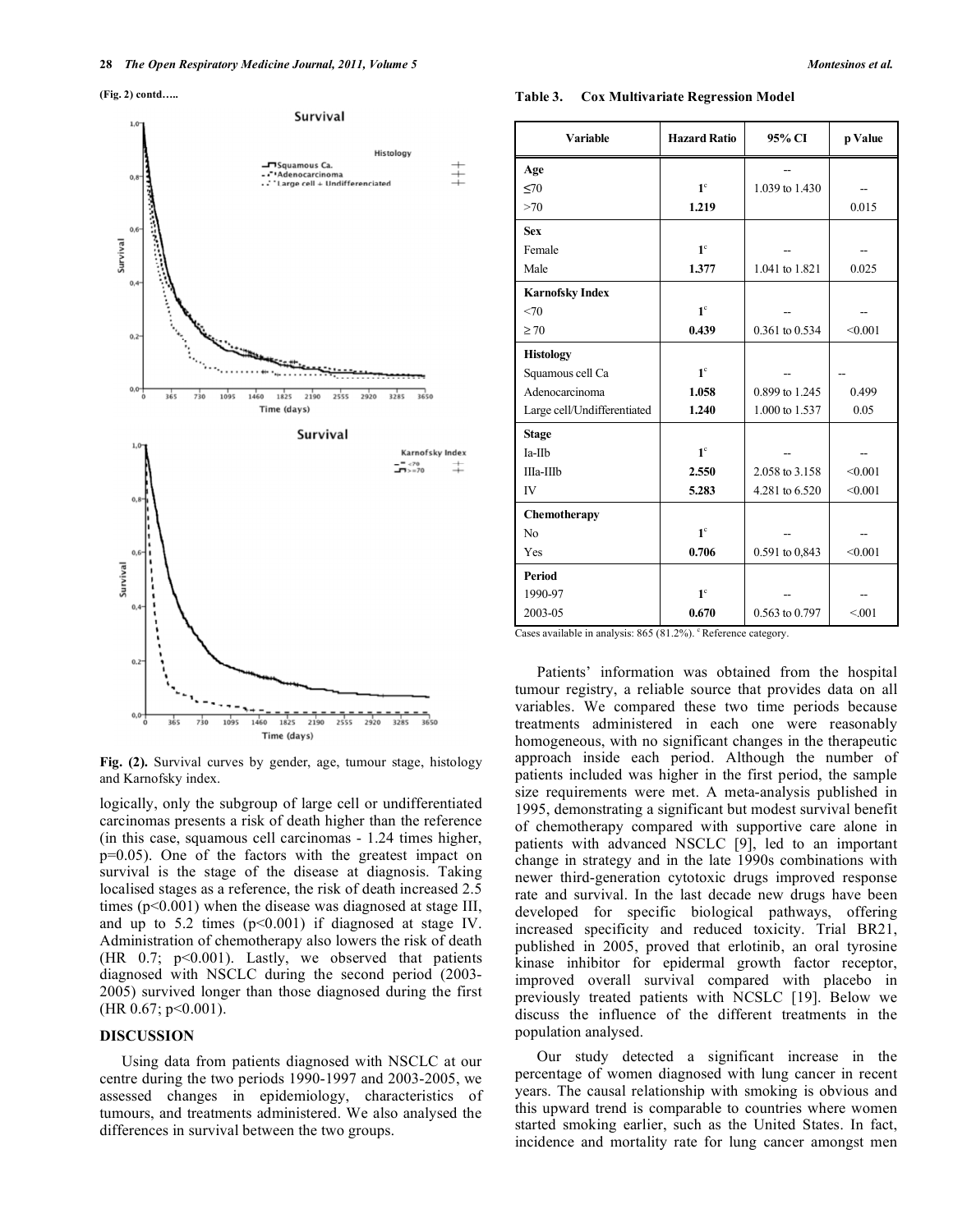has fallen, while it has increased for women [13]. According to data obtained from a National Health Survey performed in Spain in 1993, 44% of adult men smoked, compared with 20.8% of women; by 2006, tobacco consumption had dropped to 31.6% in men and increased to around 21.5% in women. Regarding survival rates according to sex, our study shows that men present a moderately worse prognosis than women, independent of other variables (HR 1.37). Other registries such as the SEER in the US [13] and others in Japan [14] have also found higher percentages of 5-year survival in women than in men (around 5%), and the Eurocare-4 project reported better prognosis for women in most cancers except for tumours of the biliary tract, larynx, and urinary bladder [6]. The excess risk of death for males is 1.05 (95% CI: 1.04, 1.05) [15]. The reasons why women have a better prognosis than men are unknown: comorbidity factors, biological advantages or cultural factors such as better compliance with treatment, follow-up and physicians' indications have been suggested as possible causes [16].

 Dramatic changes in the histology of non-small cell lung cancer have been recorded in the past two decades. The incidence of squamous cell carcinomas has decreased by 30%, while that of adenocarcinomas has risen in the US, Canada, Australia, the Netherlands and elsewhere. The SEER data in the US (2002-2006) [13] show that of all lung cancers, 14% correspond to small cell, 19.9% to squamous cell carcinomas, 36.9% to adenocarcinomas, 3.5% to large cell and 24.6% to other types. Similar trends have been observed in most developed countries. No such change had been noted in Spain in the year 2000 [17], but our series shows a striking change between our two time periods; the proportion of squamous cell carcinomas had fallen by 20% in the 2003-2005 period, whereas adenocarcinomas had increased by the same amount. The reasons for this change in the histopathology of NSCLC seem to be related to tobacco consumption, which causes 90% of diagnosed lung cancers. Changes in smoking habits, with Virginia tobacco gradually replacing dark tobacco and filtered cigarettes gradually replacing unfiltered ones, and changes in the composition of certain brands with a reduction in polycyclic aromatic hydrocarbons and an increase in N-nitrosamines seem to be the cause of this variation in the histopathology of lung cancer in such a short period [16, 17].

 Therapeutic strategy also underwent a notable change during this time period. The results of comparative trials and meta-analyses performed in the mid-1990s argued in favour of the use of chemotherapy instead of supportive care and by the year 2000, the publication of trials with second-line antitumour treatments gave further support to the change in therapeutic approach [9,10,18,19]. Our study shows that over the two periods the proportions of chemotherapy and radiotherapy increased by 30% and 20% respectively, whereas surgery has remained stable. Fifteen years ago, 44.4% of patients in our series received only supportive care, but this figure dropped to 23% in 2003-2005. The use of oncological treatments in patients who performed well in the first trials increased survival by more than two months for both the first and the second line of treatment. The introduction of new target therapies seems to maintain this tendency.

 Population- and hospital-based registries include many patients who would not have been included in clinical trials for personal or disease-related reasons. Thus, one should be cautious when extrapolating the results of clinical trials to the general population diagnosed with NSCLC. Further studies like this one are necessary to assess the real effectiveness of treatments and the evolution of cancer control measures, and are made far easier if a hospital-based registry is in place.

 Our study shows that the difference in overall survival in the two periods of time was 115 days (3.8 months); 1-year survival increased from 32.6% to 45.5% and 5-year survival from 8% to 14.75%. These figures are comparable with those obtained in neighbouring countries. Eurocare-4 (1995- 1999) [6] reported a 1-year survival of 36% and a 5-year survival of 12%. In Spain, Eurocare-4 showed survival rates at 1 and 5 years of 34.2 and 10.2% respectively. When reviewing the tendency towards increased survival in population registries, we observe that 5-year survival (e.g., in the United States) has risen from 13.8% in 1990 to 16.2% in 2000, which represents an increase of less than 2.5% in patients alive at 5 years [20].

 Some limitations should be borne in mind when extrapolating our findings to other medical centres. The demographic, social and economic characteristics of the population should be taken into consideration, as should differences in accessibility and in the availability of technological resources at each hospital. The reference population of our sample was predominantly from the urban and industrial area of Barcelona. During the study period, patients' fidelity to their reference hospital was high and the medical and surgical team remained stable. As this is a teaching hospital with extensive experience in treating such patients and promoting research, we consider that the data obtained in our study may be representative of other areas in Spain as well as neighbouring countries.

 Another important limitation in our study is that the degree of tobacco consumption of patients is not reflected. This information was initially recorded as number of packetcigarettes/day and then as packets/year, so it is difficult to compare the two periods.

 Despite the advances in recent years, lung cancer remains the leading cause of cancer deaths. Treatments should be improved and primary prevention of smoking promoted to increase the modest survival benefits described. Hospital tumour registries provide very useful information to complement that obtained from experimental clinical research studies and population-based registries [6,13,14,21,22] and provide a broader picture of the trends in the control of malignant diseases.

## **ACKNOWLEDGEMENT**

 Supported by a grant (Fondo de Investigación Sanitaria FIS 96/0050) from the ISCIII-FEDER.

## **ABBREVIATIONS**

 $NSCLC$  = Non-small cell lung cancer

## **REFERENCES**

 [1] Karim-Kos HE, de VE, Soerjomataram I, Lemmens V, Siesling S, Coebergh JW. Recent trends of cancer in Europe: a combined